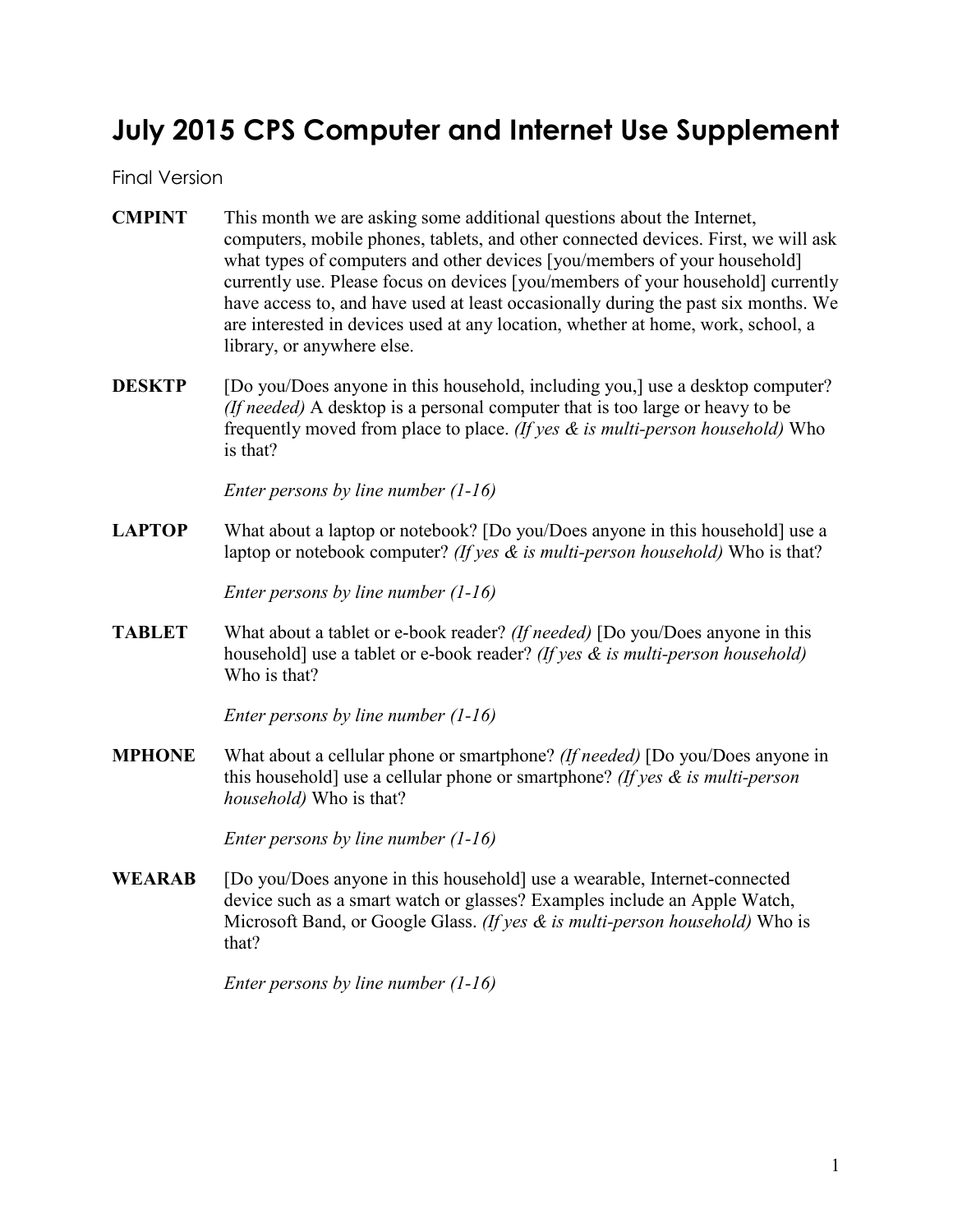**TVBOX** [Do you/Does anyone in this household] use a smart TV, or a TV-connected device such as a game system or Internet-based video system? Examples include an Xbox, Apple TV, Playstation, Roku, or a Blu-Ray player that can access the Internet. *(If yes & is multi-person household)* Who is that?

*Enter persons by line number (1-16)*

- **INTINT** Next, we will ask where [you/members of your household] currently use the Internet. Please focus on places where [you/members of your household] have used the Internet at least occasionally during the past six months. People can use the Internet in many places, such as at work, school, or a library. Internet use includes a wide variety of activities, from checking email or browsing the Web to watching videos or using mobile apps. We are interested in all forms of Internet use on all types of devices, including the ones we just discussed.
- **INHOME** [Do you/Does anyone in this household, including you,] use the Internet at home? *(If yes & is multi-person household)* Who is that?

*Enter persons by line number (1-16)*

#### **If any PEMLR[1-16] == 1 or 2 (anyone in the household is employed), go to INWORK Else go to INSCHL**

**INWORK** What about at work? [Do you/Does anyone in this household] use the Internet at work? *(If yes & is multi-person household)* Who is that?

*Enter persons by line number (1-16)*

**INSCHL** What about at school? [Do you/Does anyone in this household] use the Internet at school? Please count students only, and do not include online classes. *(If yes & is multi-person household)* Who is that?

*Enter persons by line number (1-16)*

**INCAFE** What about at a coffee shop or other business that offers Internet access? *(If needed)* [Do you/Does anyone in this household] use the Internet while at a coffee shop or other business that offers Internet access? *(If yes & is multi-person household)* Who is that?

*Enter persons by line number (1-16)*

**INTRAV** What about while traveling between places? *(If needed)* [Do you/Does anyone in this household] use the Internet while traveling between places? *(If yes & is multiperson household)* Who is that?

*Enter persons by line number (1-16)*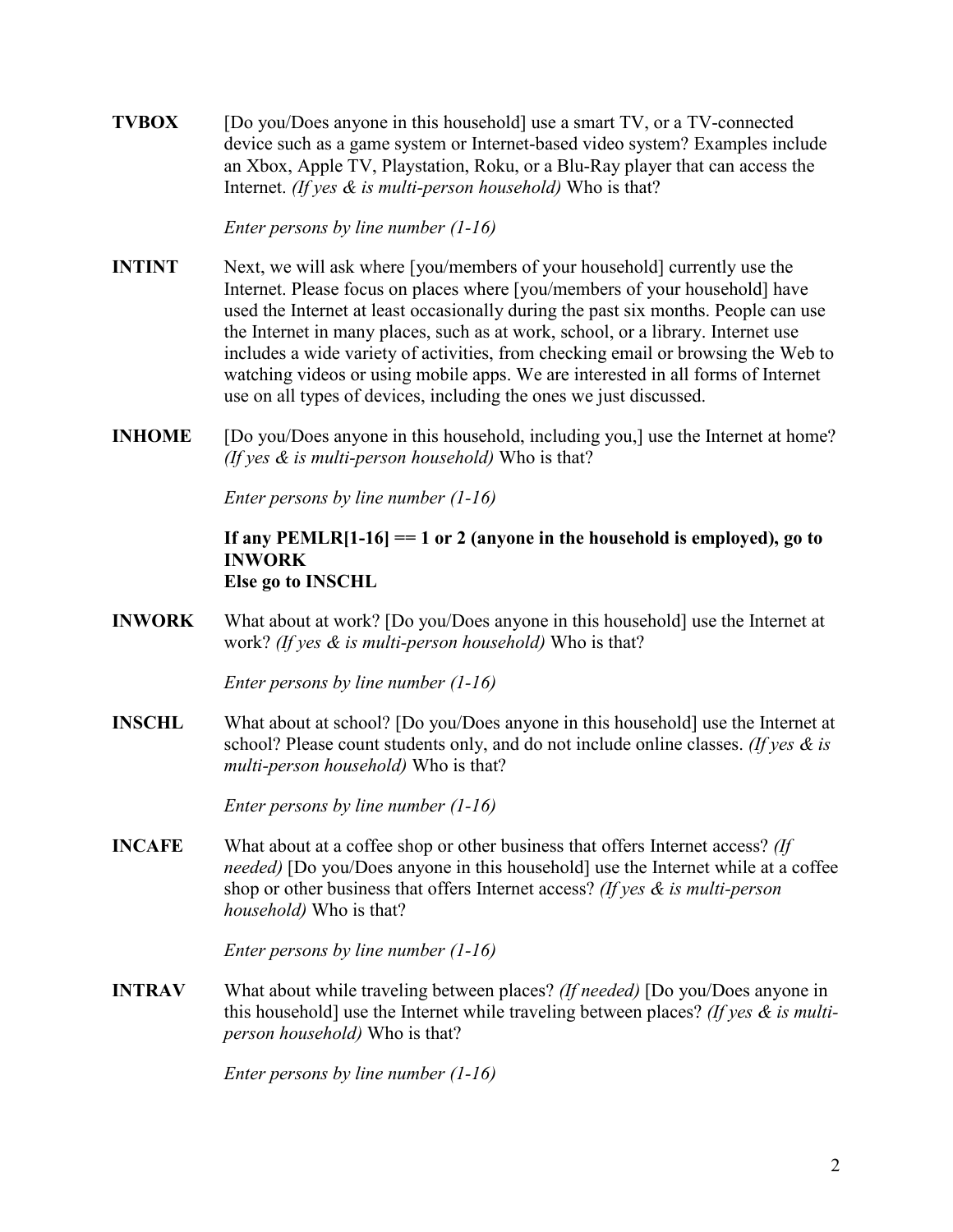**INLICO** What about at a library, community center, park, or other public place? *(If needed)* [Do you/Does anyone in this household] use the Internet at a library, community center, park, or other public place? *(If yes & is multi-person household)* Who is that?

*Enter persons by line number (1-16)*

**INELHO** What about at someone else's home? *(If needed)* [Do you/Does anyone in this household] use the Internet at someone else's home? *(If yes & is multi-person household)* Who is that?

*Enter persons by line number (1-16)*

**INOTHR** [Do you/Does anyone in this household] use the Internet at some other location we haven't covered? *(If yes & is multi-person household)* Who is that?

*Enter persons by line number (1-16)*

**If HRNUMHOU** > 1  $\&$  (total persons where any  $IN^* == 1$ ) < HRNUMHOU **(this is a multi-person household and not everyone was reported as using the Internet), go to NETCHK Else if any INHOME[1-16] == 1 (anyone goes online at home), go to HOMSU Else if any IN\***[1-16] = 1 (anyone goes online anywhere), go to OUTMOB **Else go to NONINT**

**NETCHK** Based on your responses, it sounds like *(list names where all IN\* != 1)*  $[does/do]$ not use the Internet. [Does/Do] [he/she/these people in your household] use the Internet from any location, and for any purpose? *(If additional users)* Who uses the Internet from any location, and for any purpose?

*Fill appropriate lines if necessary; locations of use will be allocated*

**If any INHOME[1-16] == 1 (anyone goes online at home), go to HOMSU Else if any IN\***[1-16] = 1 (anyone goes online anywhere), go to OUTMOB **Else go to NONINT**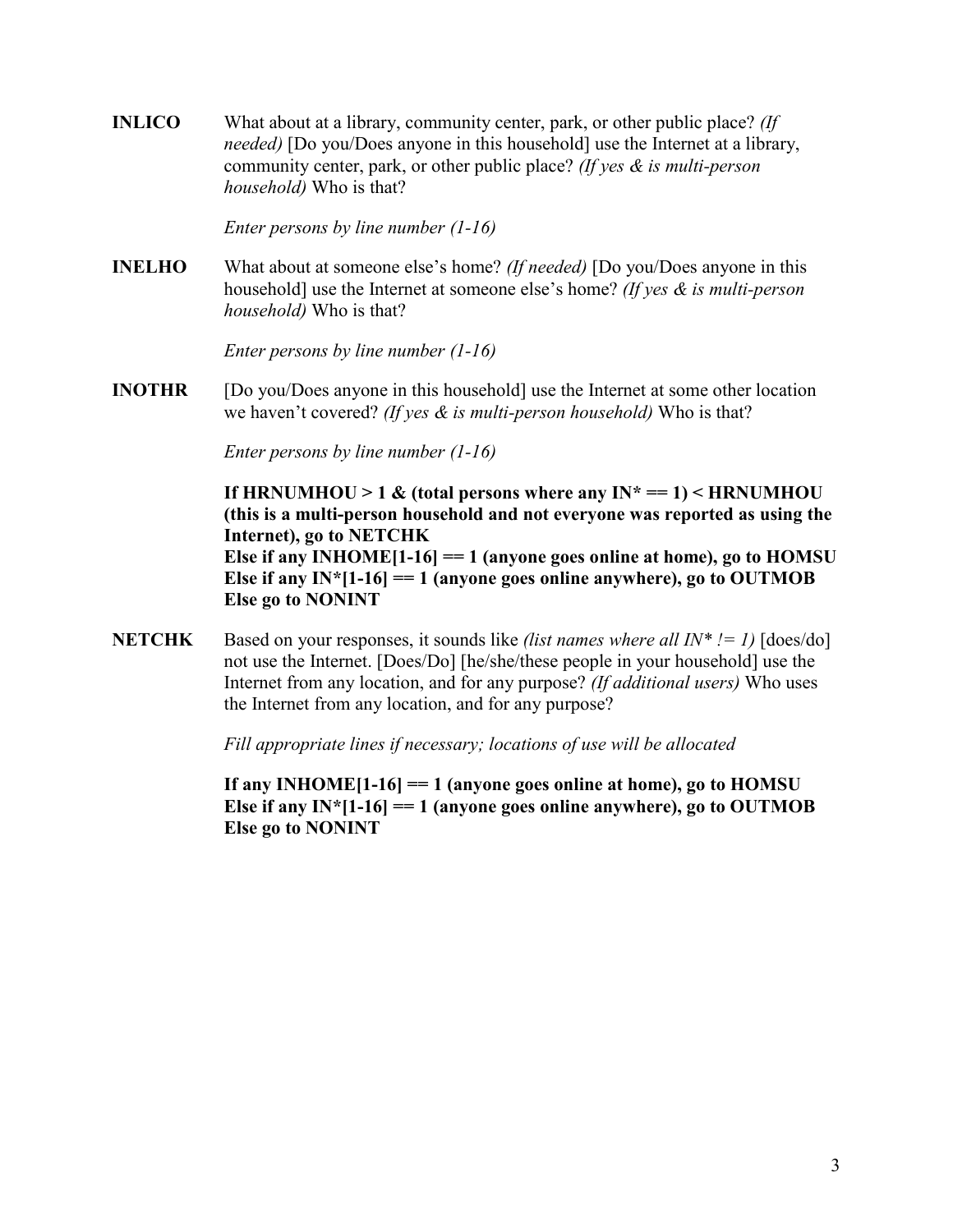**HOMSU** You mentioned that [you/someone in this household/members of this household] use[s] the Internet at home. When going online at home, [do you/does someone in this household/do members of this household] connect to the Internet using:

#### *Read and select all that apply*

- (1) A plan bought from a company that provides Internet service?
- (2) A plan bought from a public agency, nonprofit, or cooperative that provides Internet service?
- (3) Internet service provided for an entire apartment building, condominium, campus, or other community and included in housing costs?
- (4) Publicly-available Internet service provided at no charge?
- (5) Some other method of Internet access?
- **HOMFAC** Which of the following is the most important factor to [you/your household] regarding your Internet service at home?

#### *Read and select best match*

- (1) Internet service speed
- (2) Reliability of Internet service
- (3) Affordability
- (4) Customer service or technical support
- (5) Mobility or ability to use service outside the home
- (6) Monthly data limits
- (7) Some other factor
- **HOMTE** I am going to read a list of ways that people access the Internet from their homes. Keep in mind that some people connect from home in more than one way. At home,  $\lceil$  do you/does anyone in this household $\rceil$  access the Internet using:

#### *Read and select all that apply*

*If respondent indicates "Wi-Fi," add:* Do you know what kind of Internet service is connected to the Wi-Fi in your household?

- (1) Mobile Internet service or a data plan for a cellular phone, smartphone, tablet, laptop, or other device? *(If needed)* This type of Internet service is provided by a wireless carrier, and may be part of a package that also includes voice calls from a cellular phone or smartphone. **(Go to BUNDLE)**
- (2) High-speed Internet service installed at home, such as cable, DSL, or fiberoptic service? *(If needed)* This type of Internet service is often provided by a cable company or phone company. **(Go to BUNDLE)**<br>Satellite Internet service? **(Go to BUNDLE)**
- (3) Satellite Internet service?
- (4) Dial-up service? **(Go to OUTMOB)** (5) Some other service? **(Go to TEOTHR)**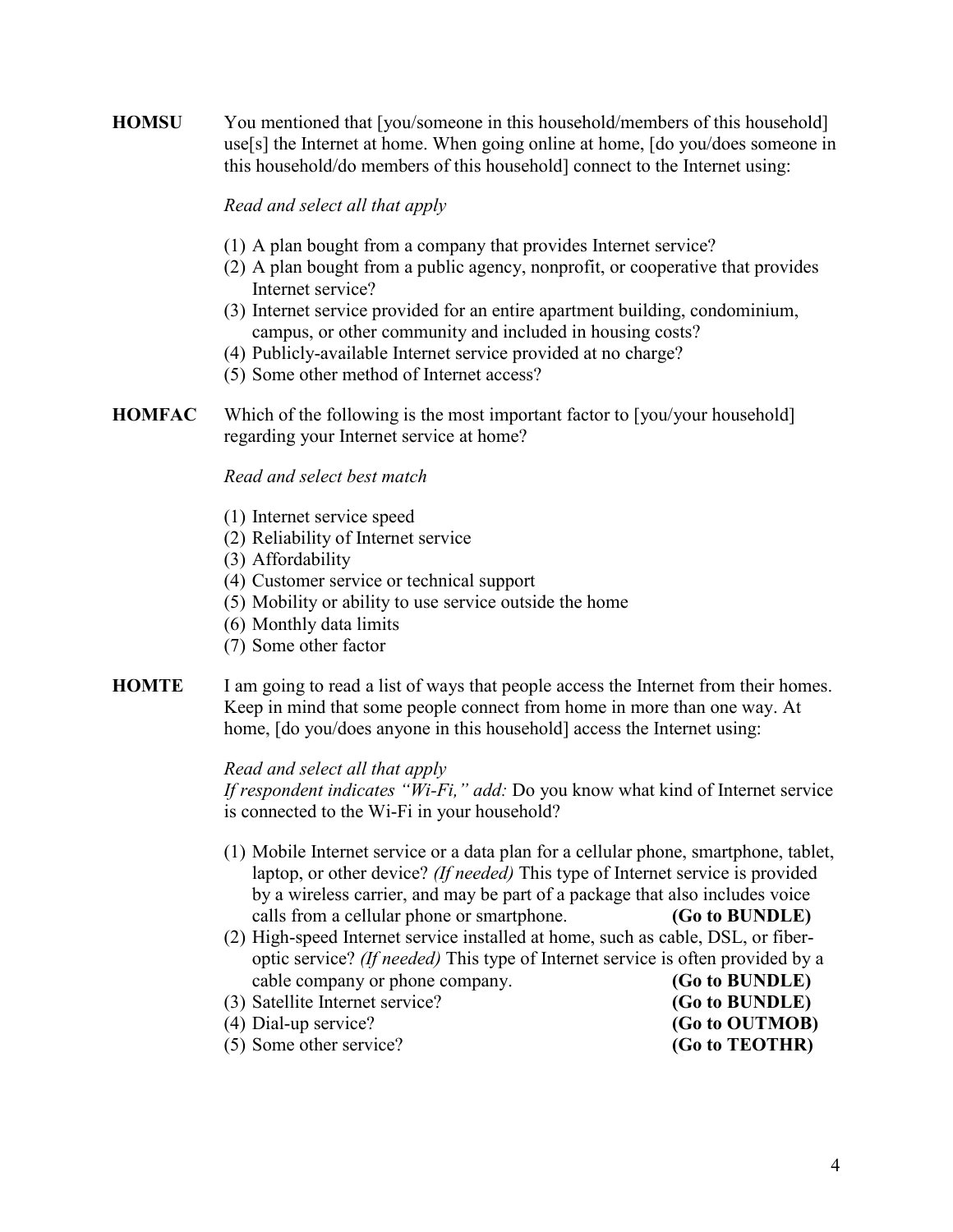#### **TEOTHR** What other service?

*Enter verbatim response*

**BUNDLE** [Do you/Does anyone in this household] have Internet as part of a "bundle" through your Internet service provider?

| $(1)$ Yes | (Go to BUNSV)  |
|-----------|----------------|
| $(2)$ No  | (Go to OUTMOB) |

**BUNSV** Which services besides Internet are included in the bundle?

*Read and select all that apply*

- (1) TV channels
- (2) Home telephone service
- (3) Mobile phone service
- (4) Home security or monitoring
- (5) Some other service

# If  $BUNSV5 == 1$ , go to  $BUOTHR$ **Else go to OUTMOB**

**BUOTHR** What other service?

*Enter verbatim response*

- **OUTMOB** This question is about how [you/members of this household] use the Internet outside the home. While away from home, [do you/does anyone in this household] access the Internet using a mobile Internet service or a data plan for a cellular phone, smartphone, tablet, laptop, or other device? *(If needed)* This type of Internet service is provided by a wireless carrier, and may be part of a package that also includes voice calls from a cellular phone or smartphone.
	- (1) Yes

(2) No

**If OUTMOB == 1 & all {INWORK, INSCHL, INCAFE, INTRAV, INLICO, INELHO, INOTHR}[1-16] == 2 (no one goes online outside the home), go to OUTCHK Else go to USEINT**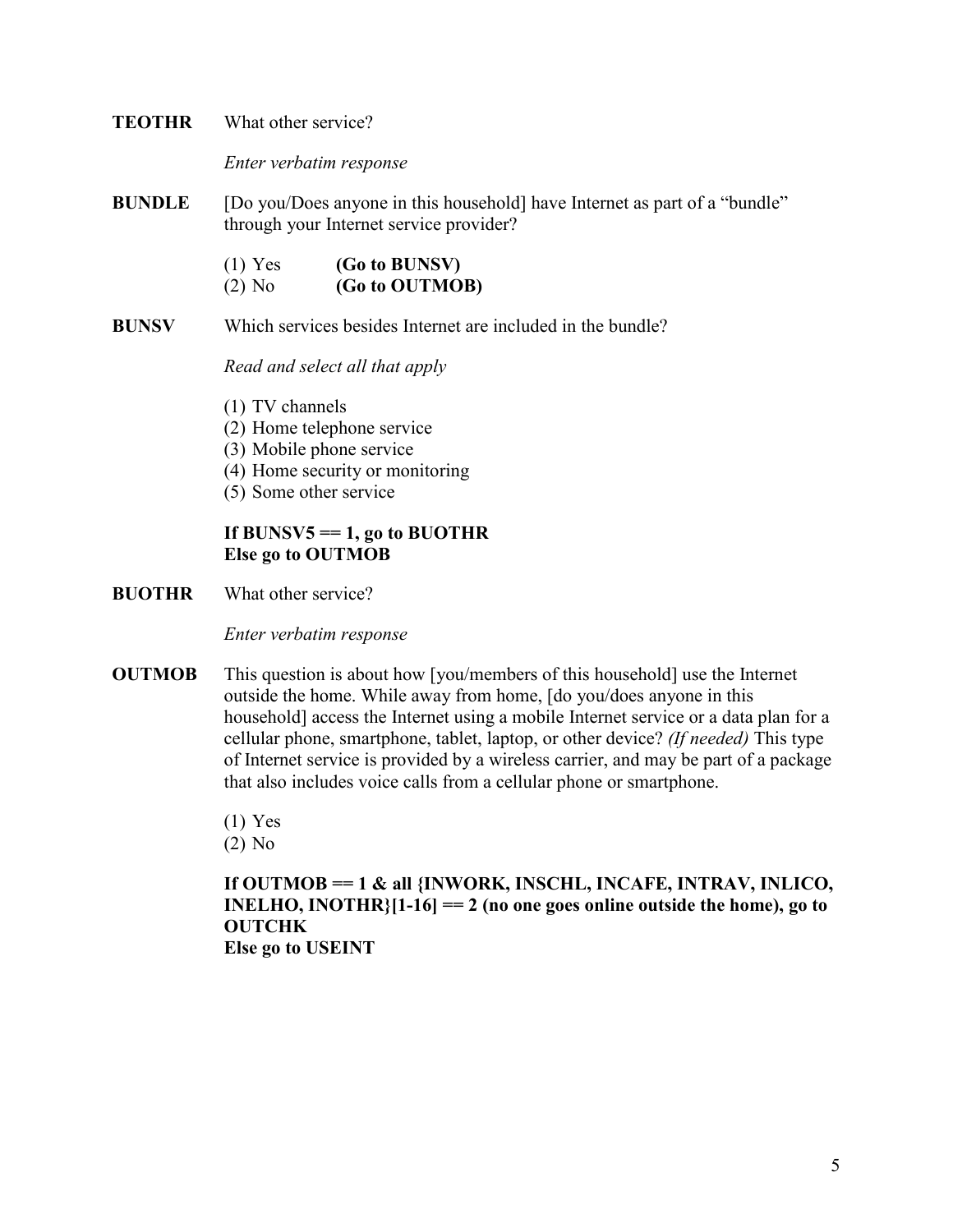| <b>OUTCHK</b> | Earlier you mentioned that [you/members of your household] only use the<br>Internet at home, but you've also indicated that [you use/someone in your<br>household uses] mobile Internet service or a data plan to go online outside the<br>home. Which is correct?                                                                                                                                                                                                                                                     |
|---------------|------------------------------------------------------------------------------------------------------------------------------------------------------------------------------------------------------------------------------------------------------------------------------------------------------------------------------------------------------------------------------------------------------------------------------------------------------------------------------------------------------------------------|
|               | OUTMOB and locations of use will be allocated accordingly.                                                                                                                                                                                                                                                                                                                                                                                                                                                             |
|               | (1) Only use the Internet at home<br>(2) Use a mobile Internet service or a data plan to go online outside the home, in<br>addition to using the Internet at home                                                                                                                                                                                                                                                                                                                                                      |
| <b>USEINT</b> | Random age 15+ Internet user in household (any IN*[1-16] == 1 & PRTAGE<br>$\ge$ = 15) NAME selected for this series of questions. If all Internet users are under<br>15 years old, skip to UHHINT.                                                                                                                                                                                                                                                                                                                     |
|               | We are interested in learning about the applications and services people<br>commonly use with the Internet. $[(If is multi-person household) We have$<br>randomly selected one member of your household for this section.] Consider how<br>[you personally/NAME] currently use[s] the technologies we've been discussing,<br>whether at home or any other location, and using any connected device. Please<br>focus on activities [you have/NAME has] done online at least occasionally during<br>the past six months. |
| <b>EMAIL</b>  | [Do you/Does NAME] use email?                                                                                                                                                                                                                                                                                                                                                                                                                                                                                          |
|               | $(1)$ Yes<br>$(2)$ No                                                                                                                                                                                                                                                                                                                                                                                                                                                                                                  |
| <b>TEXTIM</b> | What about texting or instant messaging? [Do you/Does NAME] use a texting or<br>instant messaging service?                                                                                                                                                                                                                                                                                                                                                                                                             |
|               | $(1)$ Yes<br>$(2)$ No                                                                                                                                                                                                                                                                                                                                                                                                                                                                                                  |
| <b>SOCIAL</b> | What about social networking? (If needed) [Do you/Does NAME] use social<br>networks such as Facebook or Twitter?                                                                                                                                                                                                                                                                                                                                                                                                       |
|               | $(1)$ Yes<br>$(2)$ No                                                                                                                                                                                                                                                                                                                                                                                                                                                                                                  |
| <b>CONFER</b> | What about participating in video or voice calls, or video conferencing, over the<br>Internet? (If needed) [Do you/Does NAME] participate in video or voice calls, or<br>video conferencing?                                                                                                                                                                                                                                                                                                                           |
|               | $(1)$ Yes<br>$(2)$ No                                                                                                                                                                                                                                                                                                                                                                                                                                                                                                  |
|               |                                                                                                                                                                                                                                                                                                                                                                                                                                                                                                                        |
|               |                                                                                                                                                                                                                                                                                                                                                                                                                                                                                                                        |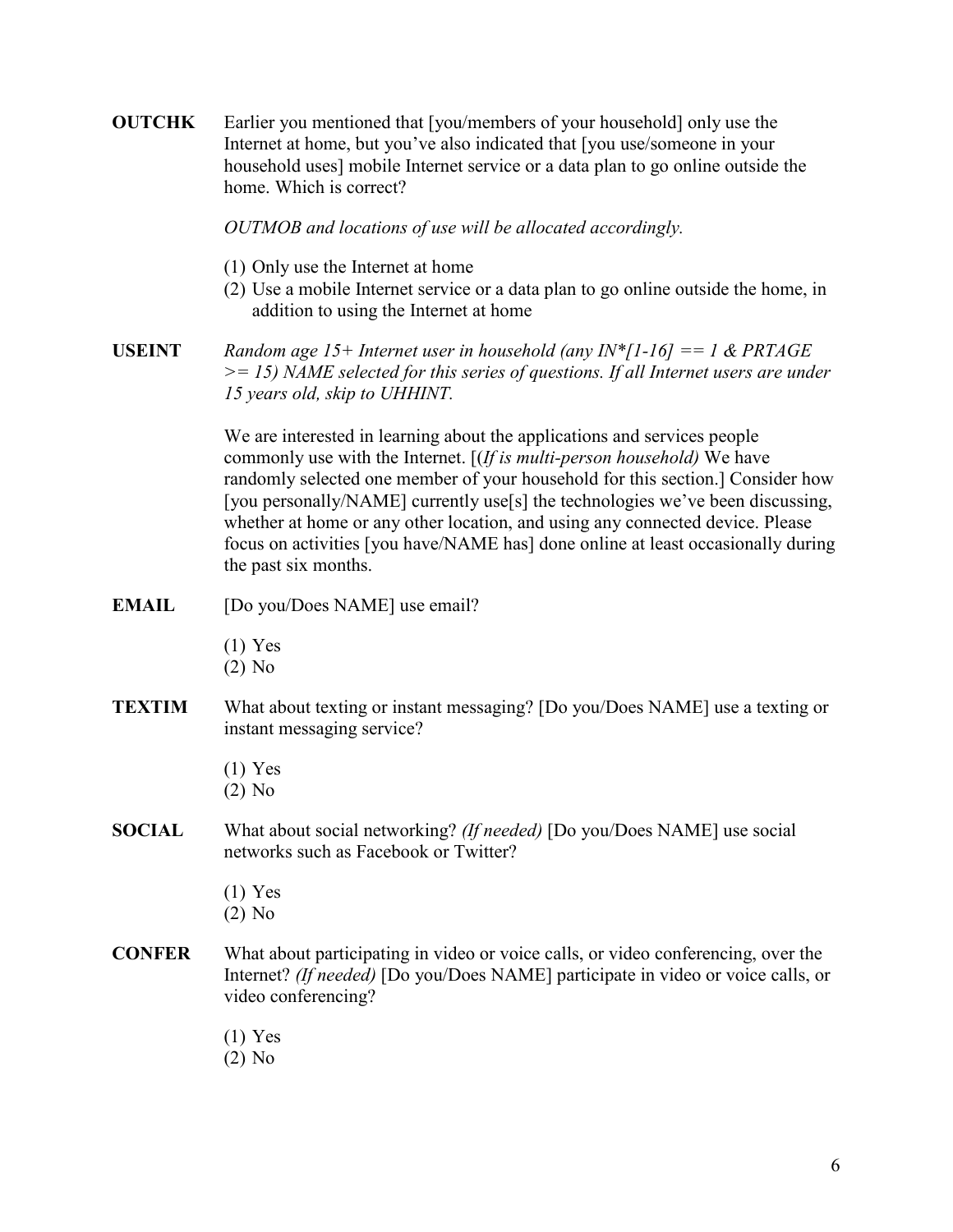- **WEBBRO** What about browsing the Web? *(If needed)* [Do you/Does NAME] browse the Web?
	- (1) Yes
	- (2) No
- **VIDEO** What about watching videos? [Do you/Does NAME] watch videos over the Internet? Examples include YouTube and Netflix.
	- (1) Yes
	- (2) No
- **AUDIO** What about streaming or downloading music, radio programs, or podcasts? *(If needed)* [Do you/Does NAME] stream or download music, radio programs, or podcasts online?
	- (1) Yes
	- (2) No
- **ONTHEG** What about on-the-go services such as maps, GPS, or reviews of nearby businesses? *(If needed)* [Do you/Does NAME] use on-the-go services? Examples include Google Maps, Yelp, and Fandango.
	- (1) Yes

(2) No

# **If PEMLR[selected respondent] == 1 or 2 (respondent is employed), go to TELEWK Else go to JOBSCH**

- **TELEWK** What about telecommuting, or working while away from [your/his/her] usual workplace? *(If needed)* [Do you/Does NAME] use the Internet to telecommute or work while away from [your/his/her] usual workplace?
	- (1) Yes
	- (2) No
- **JOBSCH** What about searching for a job? *(If needed)* [Do you/Does NAME] use the Internet to search for a job?
	- (1) Yes
	- (2) No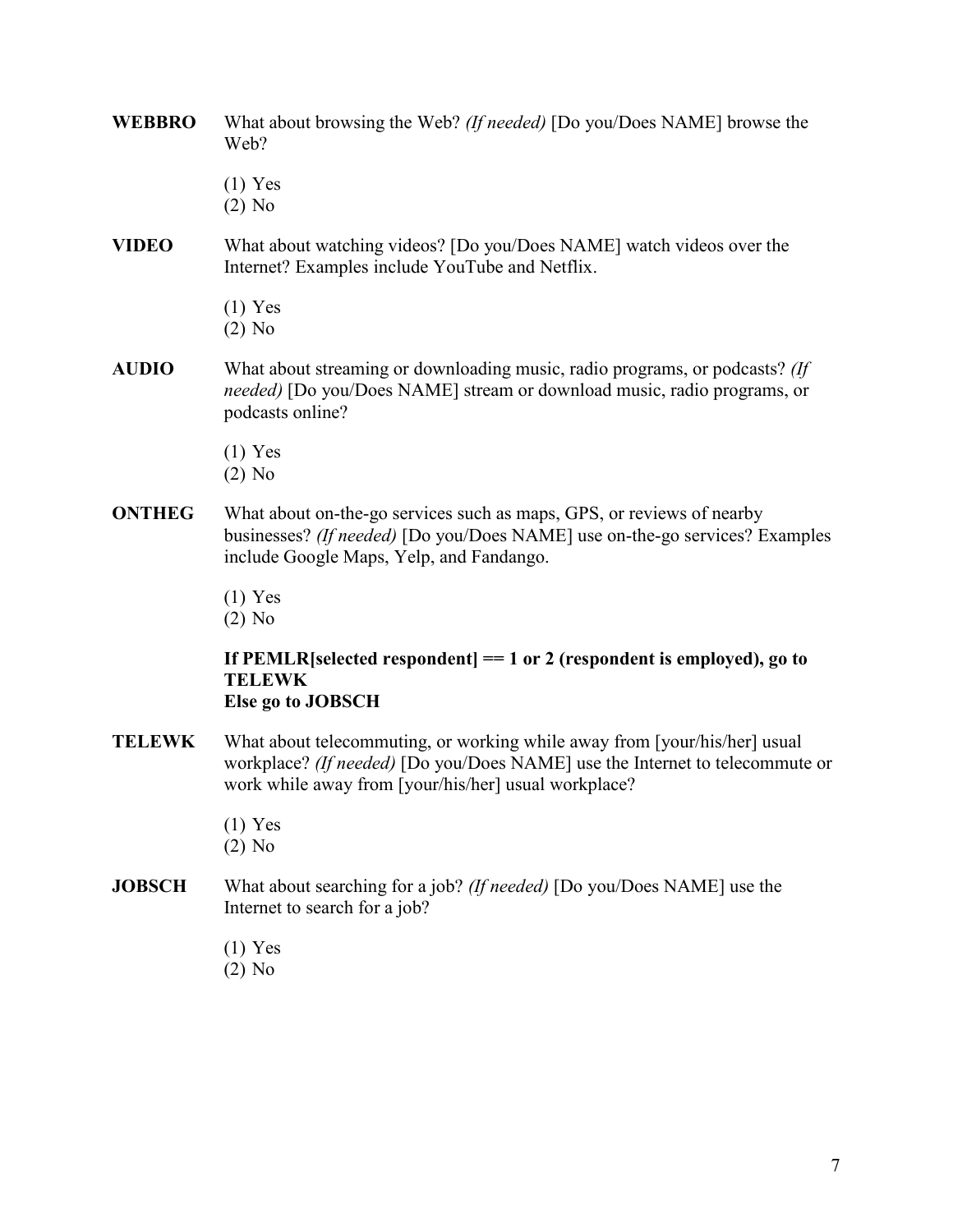- **EDTRAI** What about online classes or job training? *(If needed)* [Do you/Does NAME] use the Internet for educational classes or job training?
	- (1) Yes
	- (2) No
- **FINANC** What about financial services such as banking, investing, or paying bills online? *(If needed)* [Do you/Does NAME] use the Internet for financial services such as banking, investing, or paying bills?
	- (1) Yes
	- (2) No
- **ECOMME** What about online shopping, travel reservations, or other consumer services? *(If needed)* [Do you/Does NAME] use online shopping, travel reservations, or other consumer services?
	- (1) Yes
	- (2) No
- **HOMIOT** What about interacting with household equipment such as a connected thermostat, light bulb, or security system? *(If needed)* [Do you/Does NAME] use the Internet to interact with household equipment?
	- (1) Yes
	- (2) No
- **MEDINT** I'm going to ask a couple of questions about how [you use/NAME uses] the Internet for health-related activities.
- **MEDINF** [Do you/Does NAME] research health information online, such as with WebMD or similar services?
	- (1) Yes
	- (2) No
- **MEDCOM** What about communicating with a doctor or accessing health records or health insurance records online? *(If needed)* [Do you/Does NAME] communicate with a doctor or access health records or health insurance records online?
	- (1) Yes
	- (2) No
- **MEDMON** [Do you/Does NAME] use a health monitoring service that connects to the Internet?
	- (1) Yes
	- (2) No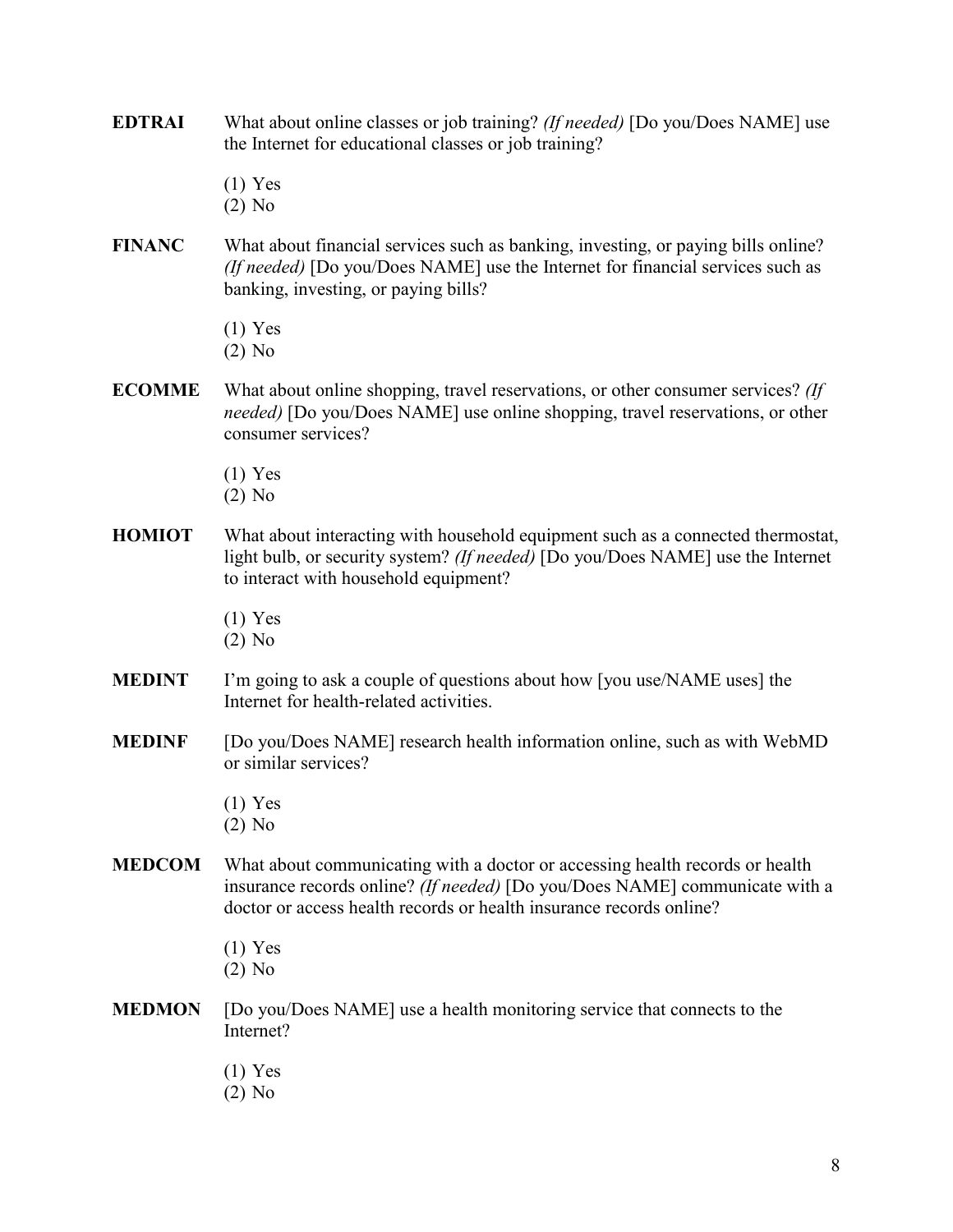| <b>UHHINT</b> | <i>(If multi-person household)</i> Our remaining questions are about your household as |
|---------------|----------------------------------------------------------------------------------------|
|               | a whole. We are interested in learning generally, without identifying specific         |
|               | people, what challenges your household has had while using the Internet.               |
|               | (If single-person household) For our remaining questions, we are interested in         |
|               | learning what challenges you have had while using the Internet.                        |

**PSPRE** During the past year, have concerns about privacy or security stopped [you/anyone in this household] from doing any of these activities online:

*Read and select all that apply*

- (1) Conducting financial transactions such as banking, investing, or paying bills online?
- (2) Buying goods or services online?
- (3) Posting photos, status updates, or other information on social networks?
- (4) Expressing an opinion on a controversial or political issue on a blog or social network, or in a forum, email or any other venue?

### **PSCON** Overall, what concerns [you/members of this household] the most when it comes to online privacy and security risks?

*Do not read; select all that apply and/or enter verbatim response if other*

- (1) Identity theft
- (2) Credit card or banking fraud
- (3) Data collection or tracking by online services
- (4) Data collection or tracking by government
- (5) Loss of control over personal data such as email or social network profiles
- (6) Threats to personal safety, such as online harassment, stalking, or cyberbullying
- (7) No concerns
- $(8)$  Other:
- **PSCYBA** During the past year, [have you/has any member of your household] been affected by an online security breach, identity theft, or a similar crime?
	- (1) Yes
	- (2) No
- **CBULLY** During the past year, [have you/has any member of your household] experienced online harassment, stalking, or cyber-bullying?
	- (1) Yes
	- (2) No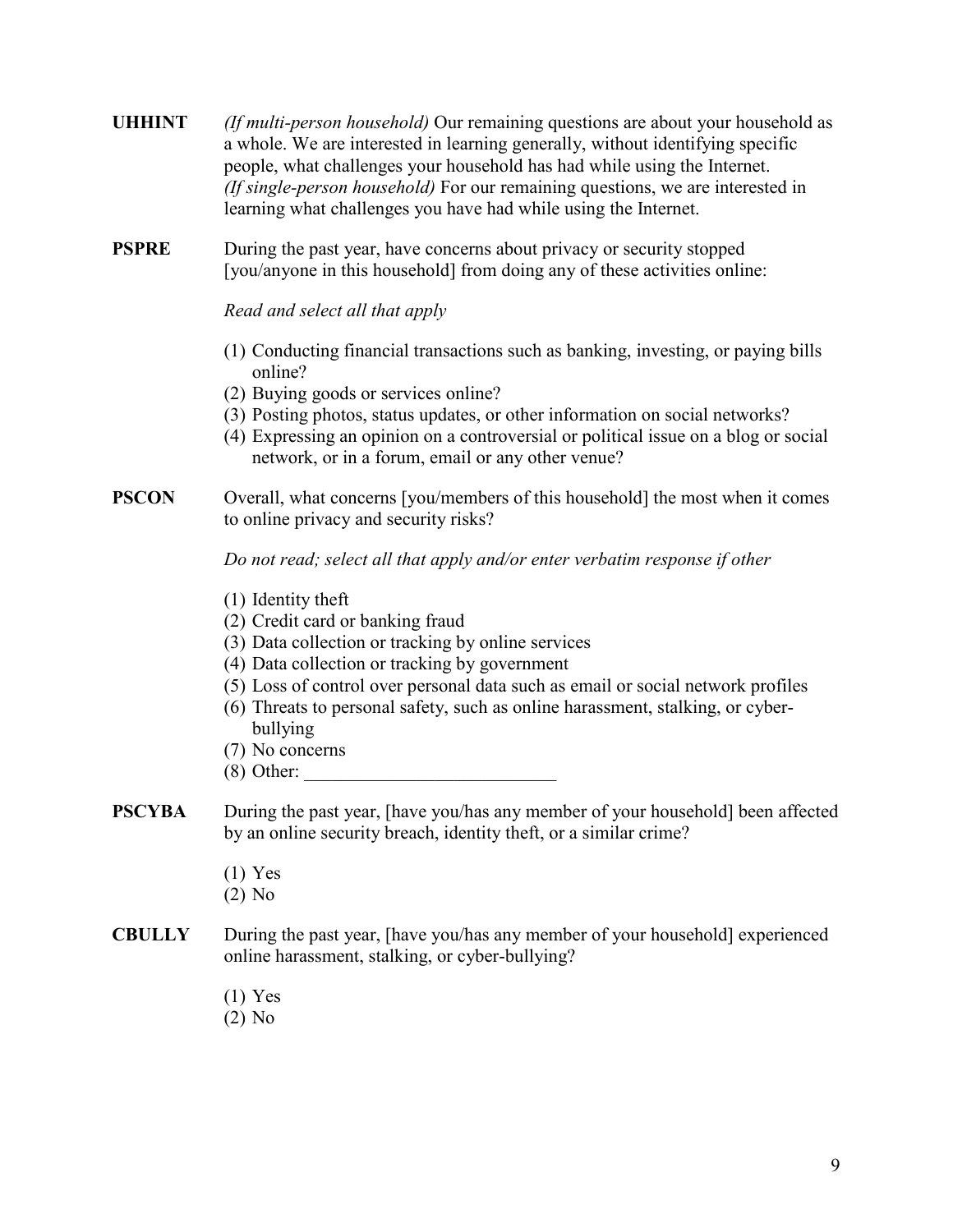**If any INHOME[1-16] == 1 (anyone goes online at home) & any {INWORK, INSCHL, INCAFE, INTRAV, INLICO, INELHO, INOTHR}[1-16] == 1 (anyone goes online outside the home), end interview Else if any INHOME[1-16] == 1 (anyone goes online at home), go to OUTINT Else go to NHMINT**

**NHMINT** You previously mentioned that [you/members of your household] use the Internet in some places, but not at home.

# **Go to EVRHOM**

- **NONINT** *(If multi-person household)* Our remaining questions are about your household as a whole. We are interested in learning why households such as yours do not use the Internet. *(If single-person household)* For our remaining questions, we are interested in learning why you do not use the Internet.
- **EVRHOM** [Have you/Has anyone in this household] ever used the Internet from home?
	- (1) Yes (2) No
- **NOHM** What are the reasons why [you/members of your household] do not use the Internet at home?

*Do not read; select all that apply and/or enter verbatim response if other*

- (1) Don't need it
- (2) Not interested
- (3) Can't afford it
- (4) Not worth the cost
- (5) Can use it elsewhere
- (6) Not available in area
- (7) No computer, or computer inadequate or broken
- (8) Online privacy or cybersecurity concerns
- (9) Personal safety concerns
- (10) Household moved or is in the process of moving
- $(11)$  Other:

# **If more than one NOHM response given, go to PRINOH Else go to PSENSI**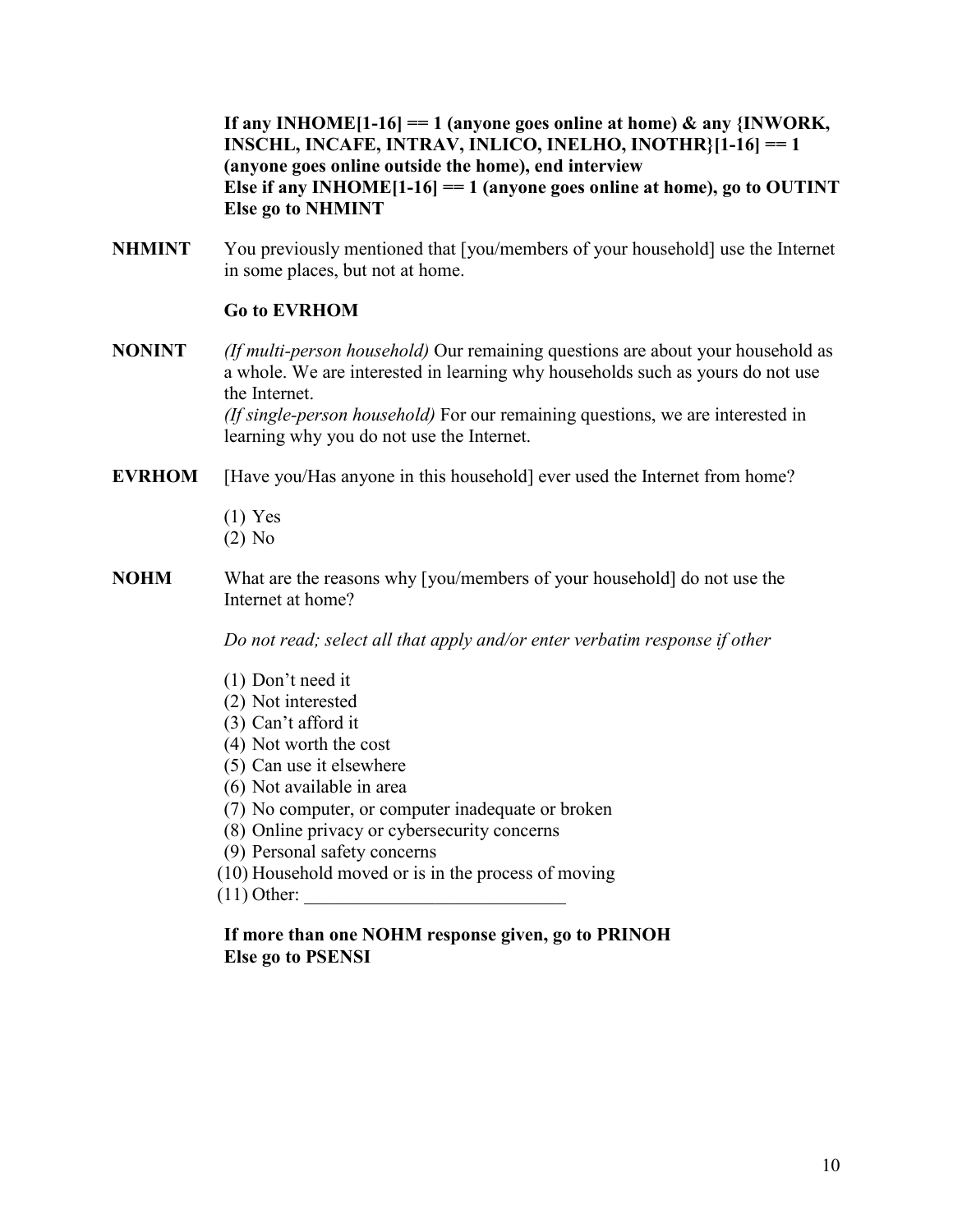**PRINOH** Of the reasons you just listed for not going online at home, which [do you/does your household] consider to be the most important?

> *Read previous responses if needed; select best match and/or enter verbatim response if other*

- (1) Don't need it
- (2) Not interested
- (3) Can't afford it
- (4) Not worth the cost
- (5) Can use it elsewhere
- (6) Not available in area
- (7) No computer, or computer inadequate or broken
- (8) Online privacy or cybersecurity concerns
- (9) Personal safety concerns
- (10) Household moved or is in the process of moving
- $(11)$  Other:
- **PSENSI** Would [you/your household] buy home Internet service if it were offered at a lower price?
	- (1) Yes
	- (2) No

# **If any IN\*[1-16] == 1 (anyone goes online anywhere), end interview Else go to EVROUT**

- **OUTINT** You previously mentioned that [you/members of your household] use the Internet at home, but not at other locations.
- **EVROUT** [Have you/Has anyone in this household] ever used the Internet from a location other than home?
	- (1) Yes
	- (2) No